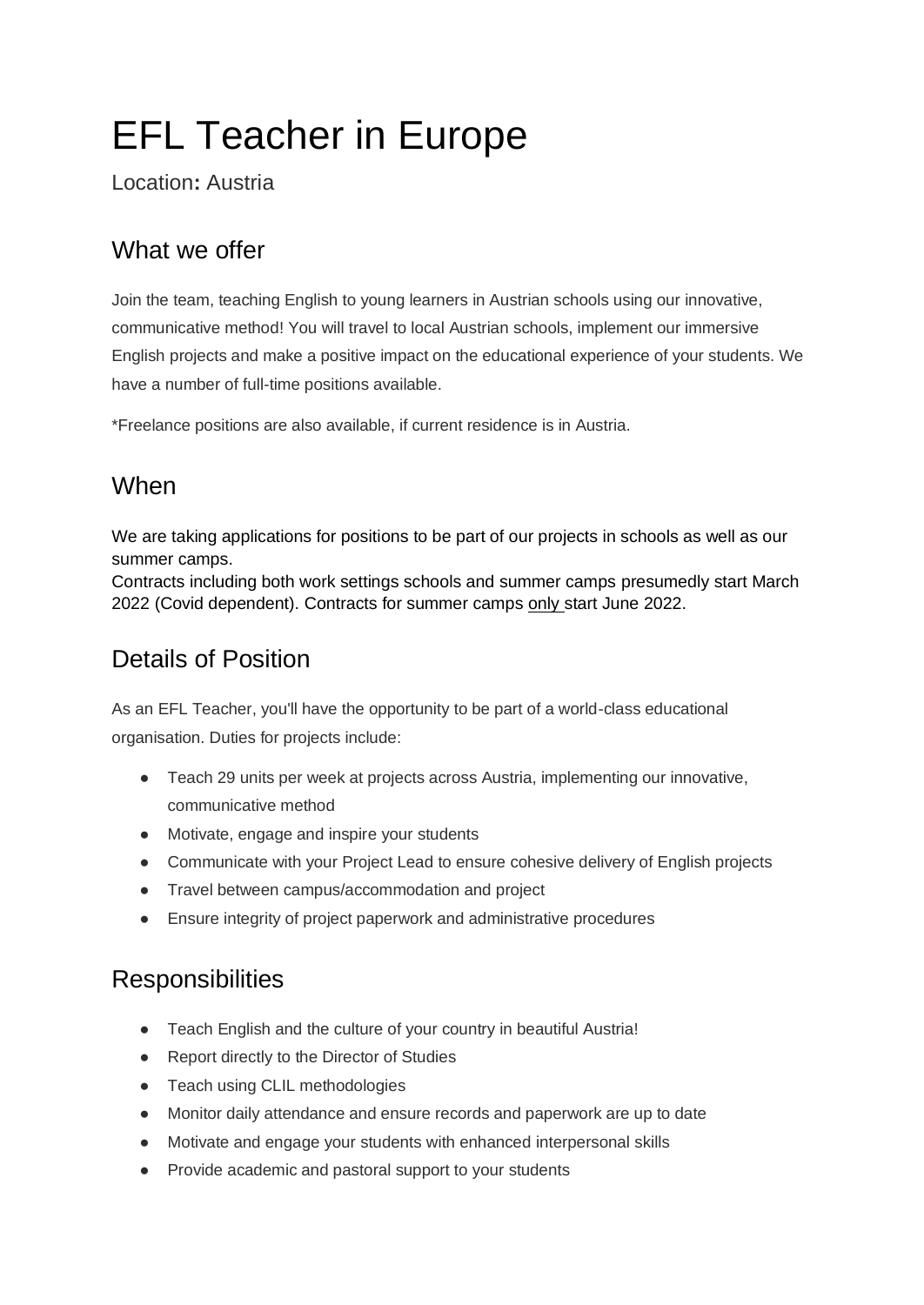- Ensure the cohesive delivery of the Program
- Ensure integrity of program paperwork and administrative procedures

#### Organisation Profile

The GET Academy and its associated not-for-profit initiative Hello English! promote a holistic approach to language learning based on the development of social and communicative competences in an immersive learning environment. Teachers are enabled to put their knowledge and skills into practice through the project-based, cultural and linguistic exchange with Austrian children, while Hello English! connects native-speaking English teachers with Austrian children through project-based cultural and linguistic exchange.

#### Qualifications and Experience

The ideal candidate will be a fluent English speaker, hold a TEFL qualification and have experience that demonstrates both a genuine talent for working with children and teaching skills:

Required

- English speaker (L1)
- TEFL Qualification
- Experience using a communicative approach to language teaching
- Experience in a young learner teaching environment
- Minimum of 300 hours classroom experience
- Working rights in the EU

#### Desirable

● State Teacher Credentials

Successful candidates must complete a mandatory training session before the contract begins.

### Salary and Benefits

- Generous remuneration (Winter and Summer bonuses will be paid in November, March and June respectively)
- Full social and pension contributions
- Medical insurance (KK)
- Annual leave accrued on a pro rata basis
- Contribution towards return flights
- Accommodation provided at a discounted rate